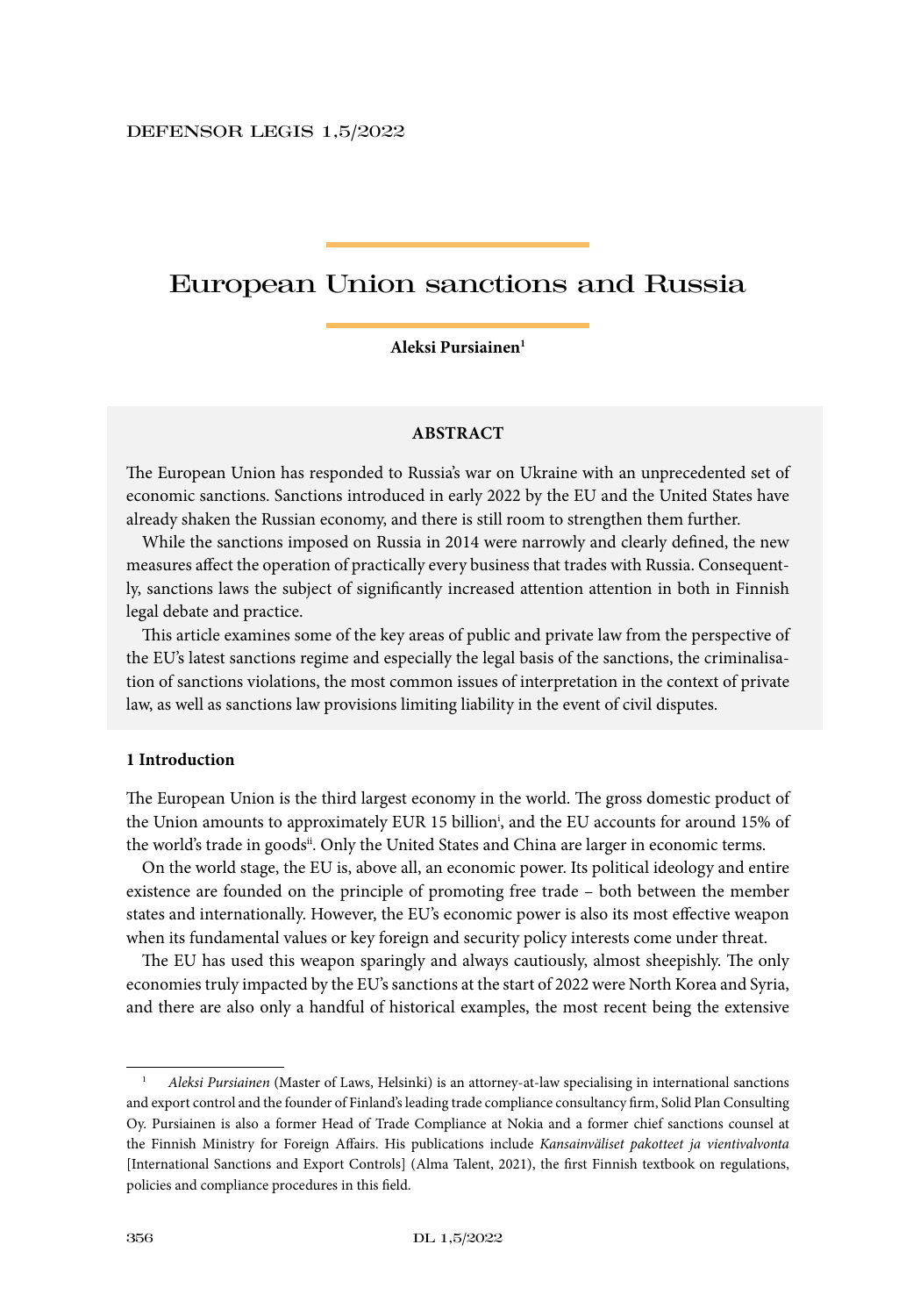sanctions regime imposed on Iran, which has now been almost fully lifted. Apart from Syria, all of these sanctions systems were founded on a solid framework set up by the UN Security Council, which the EU has then complemented with its own additional measures.

In the light of this background, the sanctions imposed by the EU on Russia in February, March and April of 2022 are unique in the Union's history. At no previous time has the EU imposed such extensive sanctions on such a large economy and in the absence of an underlying UN Security Council sanctions regime. Russia's shameless invasion of Ukraine shattered illusions held by the EU, and made it reach for its most powerful weapon with force and determination that appears to have taken the Russian government completely by surprise.

### **2 European Union sanctions against Russia**

At the time of writing this article in April of 2022, the sanctions that the EU has imposed on Russia consist of several separete legal regimes, each of which has its own specific objective.

Back in the winter of 2013, the then President of Ukraine, *Viktor Yanukovych*, suddenly decided not to sign a political association and free trade agreement with the EU that would have brought Ukraine closer to the West and announced instead his support for increasing economic integration with Russia. This created a widespread protest movement, which despite the government's violent resistance ultimately succeeded in removing Yanukovych from office. The EU supported Ukraine by, for example, imposing a number of sanctions on 5 March 2014, which included freezing the assets that the ousted kleptocrats had misappropriated from the Ukrainian state in order to return the funds to their rightful owner.iii

Russia reacted to the collapse of the Yanukovych government by seizing parts of eastern and southern Ukraine both directly and through separatists whom it supported. The EU responded to this outrageous violation of international law and Ukraine's territorial integrity by introducing additional measures on 17 March 2014, including an asset freeze against persons who had participated in Russia's actionsiv, and by imposing a trade embargo on effectively all goods originating in the Russian-occupied areas of Crimea and Sevastopol on 23 June 2014v .

The EU did not, however, resort to sanctions targeted directly at the Russian government and economy until separatists armed by Russia shot down a passenger plane flying over Ukraine in the summer of 2014, killing the almost 300 people on board. These sanctions, which were introduced on 31 July 2014, included prohibiting the provision of financing to certain state-owned Russian banks and businesses, prohibiting the export of defence materiel to Russia, and restricting the export of certain other goods that can be used for military purposes ('dual-use items'). A number of other narrower export restrictions were also introduced, which were designed to prevent the use of sophisticated European technologies for Russian deep water oil exploration and production, arctic oil exploration and production, or shale oil projects.<sup>vi</sup>

Despite the progressive tightening of sanctions since 2014, the sanctions system that the EU and its partners had in place against Russia in early 2022 was relatively ineffective. Crimea remained under Russian control and the conflict in eastern Ukraine continued, but the member states of the EU had largely lost interest in the region and instead become preoccupied by issues of security policy that were emerging from the superpower battle between the United States and an increasingly powerful China. The finance-sector sanctions and targeted export restrictions were having a noticeable impact on the Russian economy<sup>vii</sup>, but the price that Russia had had to pay for violating its neighbour's independence was really rather negligible in the grand scheme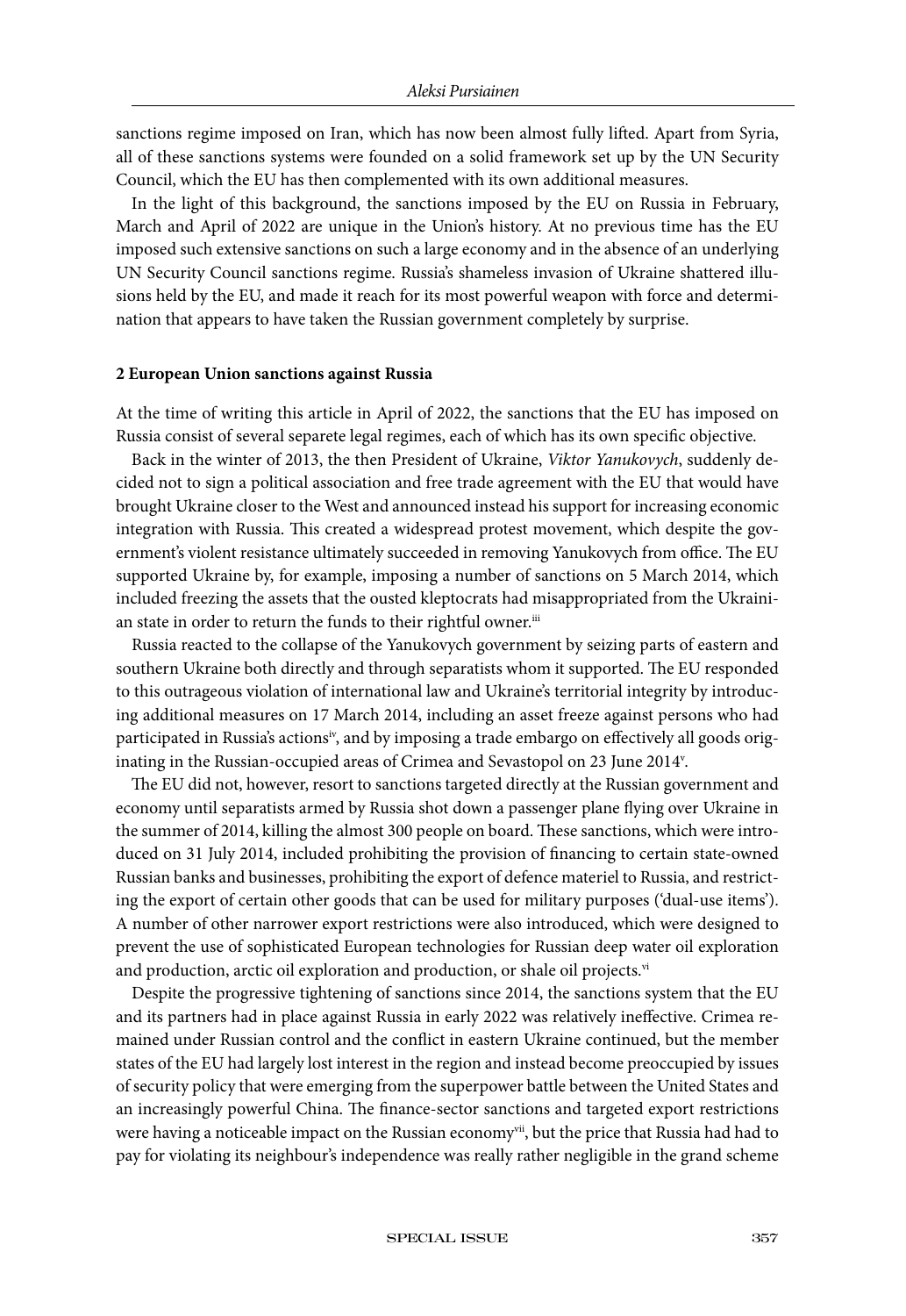of things. The price was, in any case, not high enough to make the Kremlin rethink its long-term geopolitical strategy.

By February 2022, Europeans had been watching a Russian military build-up along Ukraine's borders for several months. When Russia, disregarding the fundamental principles of international law, recognised the 'independence' of the Ukrainian breakaway regions of Donetsk and Luhansk, the EU responded by imposing the first of its new sanctions on 23 February, which included restricting trade in these areas similarly to what had been done with Crimea<sup>viii</sup> and introducing measures targeted at those members of the Russian State Duma who had voted for the recognition of independence $^{\text{ix}}$ , military leaders $^{\text{x}}$  and Russian government bonds $^{\text{xi}}$ .

The Kremlin had already made its decision, however. As the world watched on in horror, Russia launched a large-scale invasion of Ukraine on 24 February 2022. In an instant, the fragile peace in Europe was shattered for good and Ukrainians had to take up arms to fight for their lives and the independence of their country.

The EU and its member states came out in staunch support of Ukraine. Sanctions, in addition to the provision of financial and material assistance, have been the most important form of this support. By mid-April of 2022, the European Union had prohibited the export of, for example, defence materiel, dual-use items, oil exploration, production and processing technology, aviation, space and maritime technology, production machinery and components critical to several different industries, a wide range of wood, rubber, paper and metal products and numerous chemicals, many types of ordinary computers, smartphones and other electronics as well as everyday software, all kinds of luxury goods, and euro-denominated banknotes to Russia. The import of Russian steel, iron, coal and certain other goods such as wood and car tyres, which are important to Finland, had also been prohibited. The tough sanctions imposed in the banking sector include, among others, asset freezes on several large banks and banning them from using the SWIFT messaging service. The EU has prohibited Russian road transport operators from transporting goods on European roads, closed its ports to Russia's entire merchant fleet, and banned Russian airline carriers from overflying EU airspace. Several large state-owned businesses and oligarchs have also been banned from trading with the EU, and their assets here have been frozen. A number of sanctions have been imposed on the assets of Russian operators in the EU, setting caps on bank balances and limiting the right to trade in European securities.<sup>xii</sup> Belarus has paid for the support it has given to Russia by being hit with similar sanctions.<sup>xiii</sup>

Russia has not stopped its invasion. News reports from Ukraine tell of a large-scale campaign of war crimes committed by Russian armed forces. There is no doubt that the EU will respond with even tougher sanctions. The next target is likely to be Russia's energy exports.

## **3 Public law perspectives**

The European Union's jurisdiction in respect of sanctions is based on Title V, Chapter 2 of the Treaty on European Union (TEU), which concerns the Common Foreign and Security Policy (CFSP). According to these provisions, the Union's action on the international scene seeks not only to ensure its own security but also to maintain international peace and security in the wider world and to promote, for example, international law and the rule of law. It is on these fundamental principles that the Council Decisions imposing sanctions on Russia and also members of the ousted Yanukovych government are based.

The Council implements its Decisions on sanctions by means of Regulations issued under Article 215 of the Treaty on the Functioning of the European Union (TFEU). These regula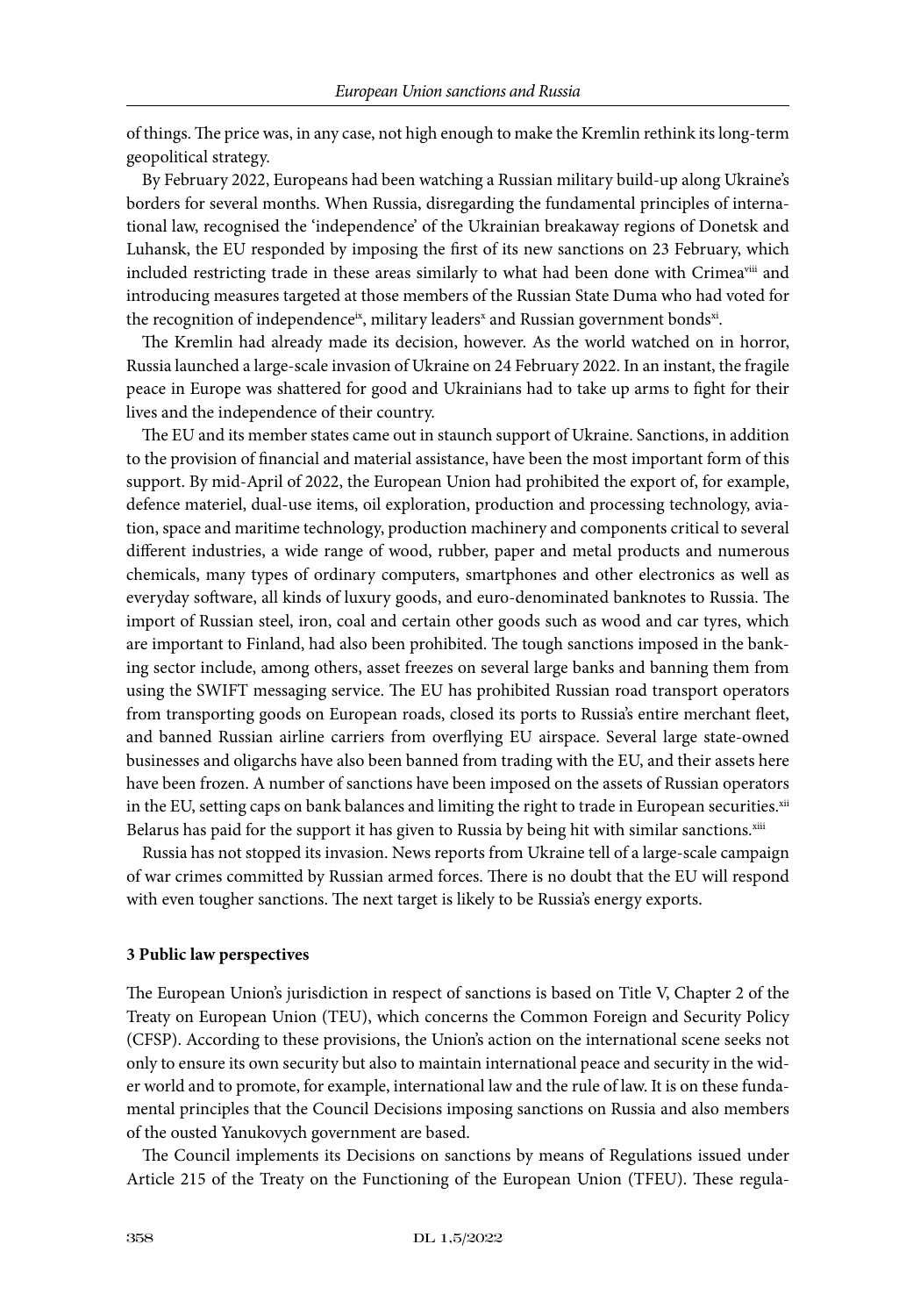tions have binding legal force throughout every member state, and they are also automatically binding on Finnish legal persons and citizens. In terms of the EU's sanctions against Russia, the most significant Regulations are Council Regulation (EU) No 833/2014 (sanctions targeting trade and the financial sector), Council Regulation (EU) No 269/2014 (list of persons, entities and bodies subject to asset freezes), Council Regulation (EU) No 692/2014 (sanctions targeting Crimea) and Council Regulation (EU) 2022/263 (sanctions targeting the regions of Donetsk and Luhansk). The freezing of assets of former members of the Yanukovych government is provided for in Council Regulation (EU) No 208/2014.

Each of the aforementioned Regulations obligates member states to lay down the rules on penalties applicable to infringements and specifies that the penalties must be 'effective, proportionate and dissuasive'.xiv In Finland, infringements of Regulations issued under Article 215 TFEU are criminalised as 'regulation offences' under chapter 46, section 1 of the Criminal Code (39/1889) and carry a penalty of a fine or up to two years of imprisonment. Section 3 of that same chapter criminalizes 'petty regulation offence' and and section 2 'aggravated regulation offence', which carries a maximum penalty of four years of imprisonment. Section 13 of the chapter specifies that provisions on corporate criminal liability apply to regulation offences and aggravated regulation offences. Under section 15 of the chapter, however, a minor neglect of a reporting obligation or of an obligation to provide information or other minor violation of a procedural provision is not deemed an offence.

The Council's Regulations on sanctions also stipulate that, in addition to providing for penalties in their national laws, member states also 'take all measures necessary to ensure that [the sanctions] are implemented. This refers, above all, to the setting up of national systems for the enforcement of compliance with the sanctions, investigation of infringements and sentencing of those who do not comply. It is, in this light, somewhat curious how little case law there is in Finland concerning sanctions: not a single regulation offence relating to EU sanctions was prosecuted in Finland between 2009 and 2018.xvi This is perhaps partly due to the generally law-abiding nature of Finns, but likely also because of pre-trial investigation authorities' lack of understanding of, and familiarity with, the rules concerning sanctions. It can nevertheless be assumed that the current situation will see more resources being channelled to the investigation of sanctions violations, which, combined with the exponential growth of sanctions against Russia, will soon lead to numerous pre-trial investigations and ultimately more convictions.

Finland also has national laws setting out the division of responsibilities and information sharing relating to sanctions, official procedures concerning asset freezes, and reporting obligations of operators subject to the Finnish Act on Detecting and Preventing Money Laundering and Terrorist Financing (444/2014, 'Money Laundering Act') in the context of frozen assets. One of the most important national laws is the Act on the Fulfilment of Certain Obligations of Finland as a Member of the United Nations and of the European Union (659/1967, 'Sanctions Act'). Moreover, the Parliament of Finland was, at the time of writing, in the process of reviewing a government proposal (HE 236/2021 vp) amending the Money Laundering Act so as to make the operators subject to reporting obligations responsible for adopting procedures needed to ensure compliance with sanctions and to give the relevant authorities powers to enforce these obligations.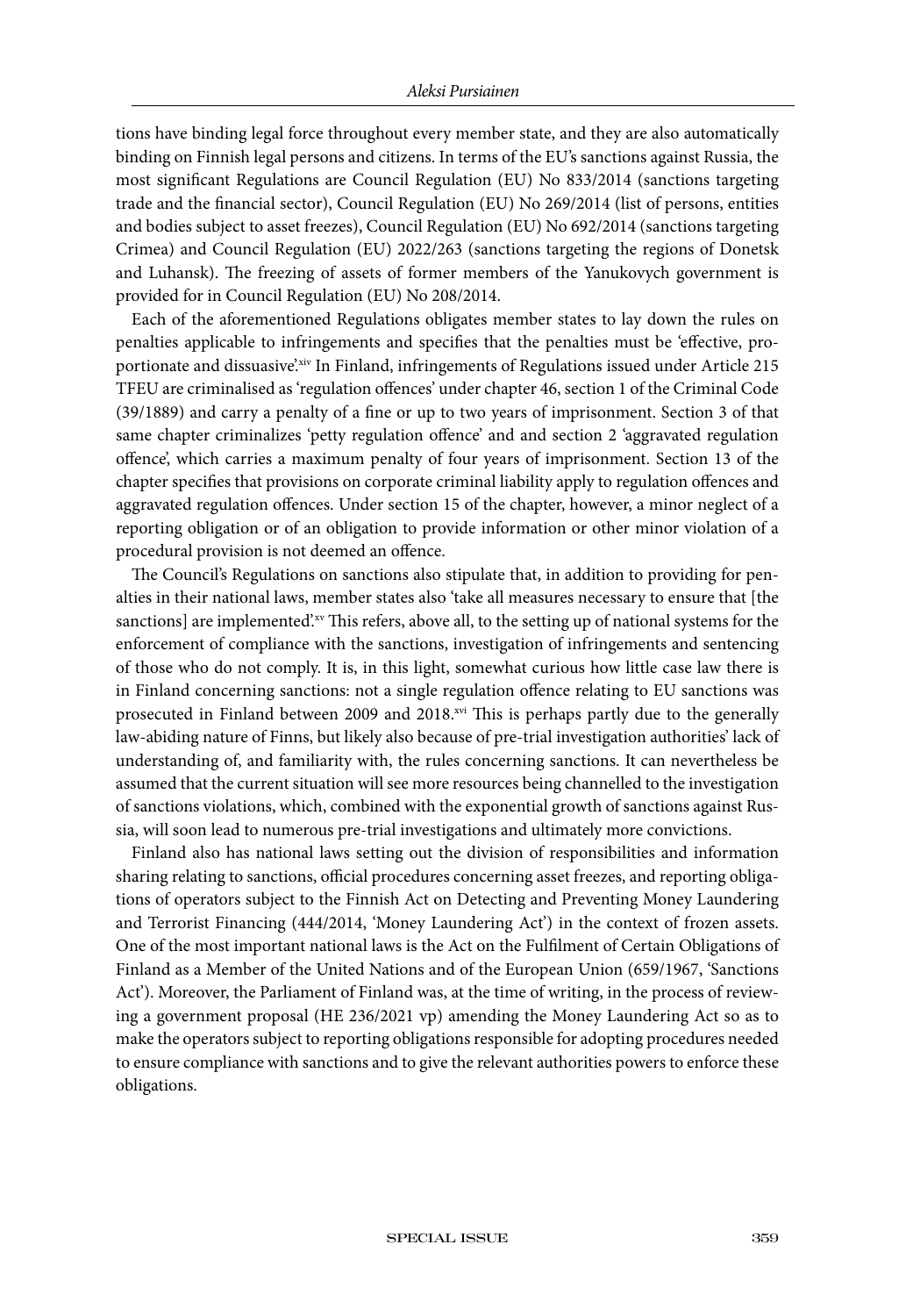#### **4 Private law perspectives**

The expansion of the sanctions against Russia has also significantly increased the potential of private law issues associated with them. The new regime is likely to lead to an unprecedented number of various kinds of sanctions-related civil cases in courts and arbitration tribunals in the coming months and years.

Disputes are most likely to arise from claims for damages in situations where a Finnish business has stopped delivering its contractual obligations on the grounds of the sanctions imposed. The easiest to deal with will be cases that involve the stoppage of deliveries due to the EU-wide ban on exports. Delivering banned goods to Russia would be simply illegal. The best defence for Finnish businesses that find themselves in such a situation would be to invoke the *force majeure* clause in their contract, as it should be possible to argue, in line with well-established interpretations of *force majeure*, that these kinds of binding EU sanctions constitute, from the perspective of a contract signed before the sanctions were imposed, unforeseeable and insurmountable obstacles that are beyond the party's control.

A party's having its assets frozen and being denied access to funds due to its being added to the EU's list of persons, entities and bodies subject to asset freezes provided in Annex I to Council Regulation (EU) No 269/2014 pursuant to Article 2 of the Regulation would also constitute a *force majeure* event. The provision unequivocally prohibits Finnish exporters from supplying goods to any operator included in the list, and equally explicitly orders Finnish banks to block such operators' access to their bank accounts.

More complex disputes can arise in situations where Finnish businesses have to make their own judgements based on more ambiguous rules. One example could be where a Finnish company's business partner is not on the list itself but has a majority shareholder or someone else with a controlling interest – such as a Russian oligarch – who is. Regulation (EU) No 269/2014 does not specifically prohibit trading with such an entity, but it does prohibit the making of funds or economic resources available to anyone on the list, whether directly or *indirectly*. The European Commission's guidance on the interpretation of the provision starts from the premise that a transaction with such an entity generally leads to an outcome that violates Article 2 of the Regulation and that European operators should therefore *presume* that the transaction is prohibited.<sup>xvii</sup> The Commission goes on to say, however, that this presumption can be rebutted if it can be 'reasonably determined, on a case-by-case basis using a risk-based approach, taking into account all of the relevant circumstances, that the funds or economic resources concerned [in the transaction] will not be used by or be for the benefit of [the shareholder or director designated in the list]'.

In practice, Finnish businesses have recently taken a clearly more cautious view of entities whose shareholders or directors are designated in the EU sanctions list, and this is largely due to the sanctions against Russia. Many appear to have decided to presume, as per the Commission's guidance, that dealing with these kinds of entities is prohibited and stop deliveries and payments to them without bothering with the kind of complicated and uncertain 'risk-based approach, taking into account all of the relevant circumstances' that could deem an individual transaction to be technically within the rules. It is difficult to find fault with this approach, but the ambiguity of the rules still increases the risk to Finnish businesses when it comes to settling disputes.

Another case in point are Russian subsidiaries of EU businesses and the applicability of the sanctions in that context – if, for example, a Finnish company decides to exit from the Russian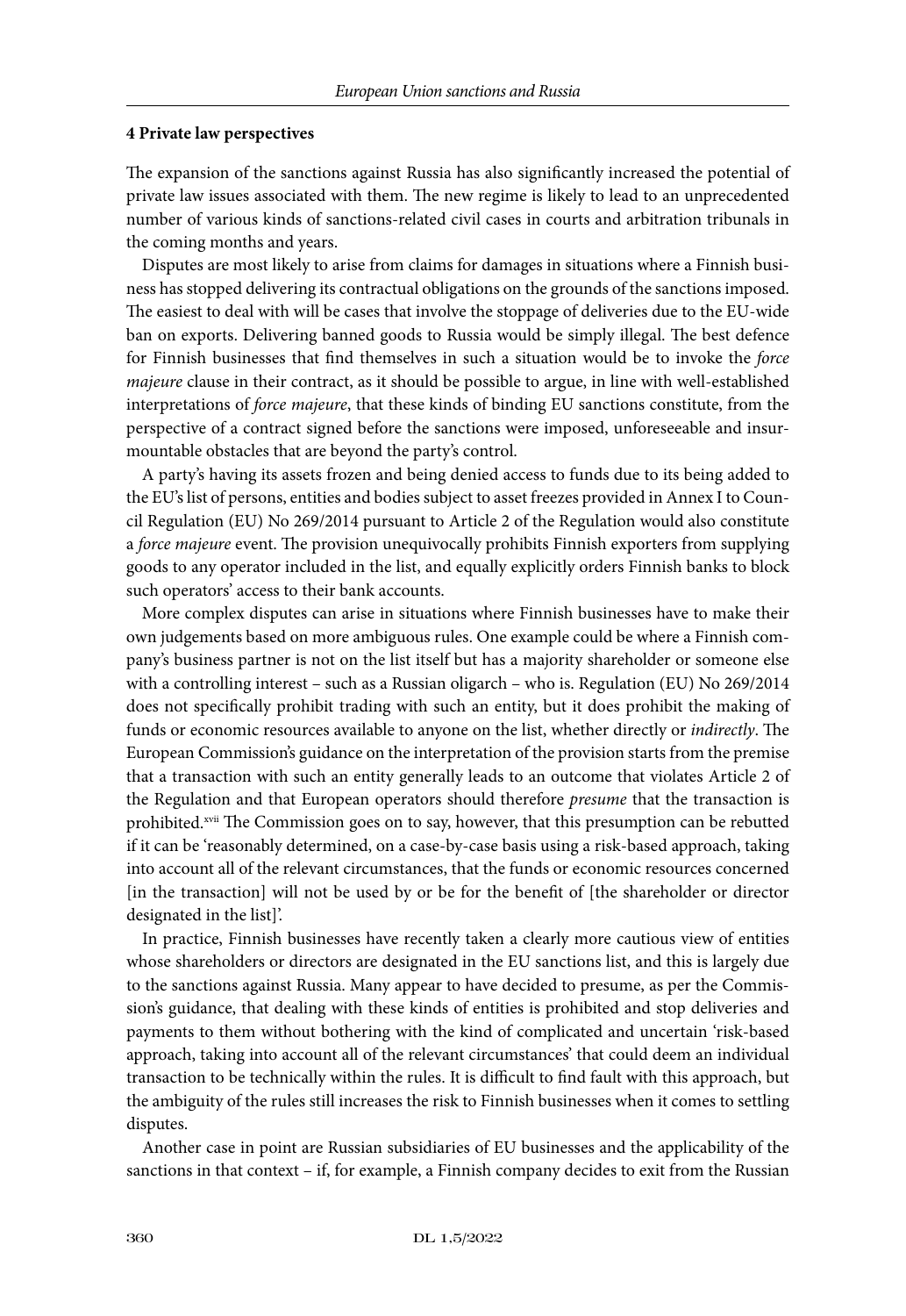market but has to keep its Russian subsidiary running for the duration of the exit process. According to the provisions on the scope of application of the Regulations imposing the sanctions, the rules apply to businesses established under the law of any EU member state and to nationals of EU member states.xviii Foreign legal persons, on the other hand, only need to apply the sanctions in respect of any business they conduct within the territory of the EU. This often leads to a situation where a Finnish parent company and its Finnish directors face a penalty if they do not comply with EU sanctions but whose Russian subsidiary is not legally bound by the same rules.

This incongruity has rarely led to insurmountable problems before. Large international corporations and socially and politically aware SMEs have long applied a policy whereby the internal policy of the company require all its subsidiaries, regardless of where they are based, to comply with any EU Regulations concerning sanctions. This kind of an internal policy therefore ensures compliance without any need to examine the scope-of-application provisions, and internal disciplinary action can be taken if the policy is not complied with, regardless of whether or not the non-compliance is actually against the law.

The growing tension between Russia and the West and the rapid expansion of sanctions have nevertheless led to Russian subsidiaries voicing at times vehement objections to having such an obligation to comply with EU sanctions in their local operations. These protests may also have been provoked by threats and pressure from the local authorities. It is only recently that many businesses have found themselves looking for a way to justify to their subsidiaries the need to comply with EIU rules – and some may have even sought tome legal determinations to conclude that their subsidiaries business may not, in fact, be impacted by EU's sanctions.

The law provides no clear answers on the applicability of EU sanctions on these kinds of scenarios. On the one hand, it is clear that a Russian company operating exclusively in Russia cannot be bound by the EU's sanctions. This is legally the case even if the majority of the company's shares are held by a Finnish company.

On the other hand, it is equally clear that a Finnish company must comply with sanctions in all aspects of its business. For instance, the rules prohibit Finnish companies not only from supplying goods to anyone on the EU sanctions list directly but also 'indirectly $x$ <sup>xix</sup>, through a subsidiary, for example. Even more relevant in this context is the so-called 'anti-circumvention clause': the Council Regulations concerning sanctions complement the main prohibitions by stipulating that it is also prohibited to 'participate, knowingly and intentionally, in activities the object or effect of which is to circumvent the prohibitions'.xx

According to the European Commission's guidance, this means, among other things, that it is prohibited for EU parent companies to use their Russian subsidiaries to circumvent the obligations that apply to the EU parent, for instance by delegating to them decisions which run counter the sanctions, or by approving such decisions by the Russian subsidiary. $x^{xx}$  The Commission goes on to explain that even where a transaction that contravenes the EU sanctions is executed by the Russian subsidiary itself, the EU parent company or any EU national working for the company could be held responsible if they 'participated in activities' the object or effect of which was to circumvent the main prohibition. This ambiguous rule is probably best applied by presuming that neither a Finnish parent company nor any Finnish worker can be in any way actively involved in executing, approving or facilitating a transaction that would be prohibited to a Finnish company.

The ambiguity of this provision does, however, create problems not just in terms of determining whether or not a violation of the sanctions has taken place but also in respect of relationships governed by private law. Disputes and claims for damages are likely to ensue if a decision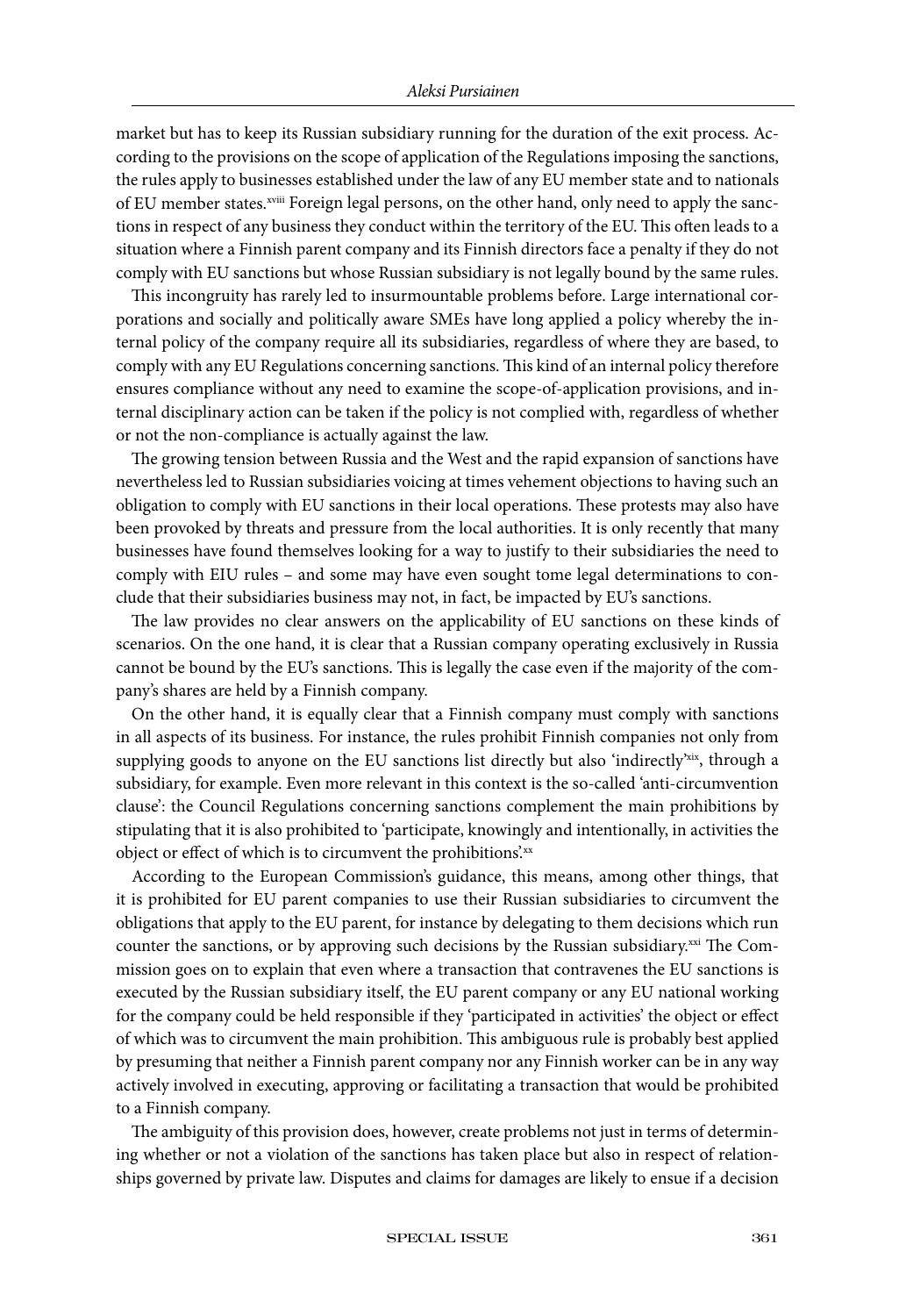taken by a Finnish company to require its Russian subsidiary to also comply with EU sanctions causes the subsidiary to not be able to deliver its contractual obligations.

Finnish companies therefore need to carefully consider not only this but also many other, even more complex scenarios – and they have to do it under extremely challenging and rapidly evolving circumstances as well as pressure from Russian authorities, which is making it increasingly difficult to find safe, ethically sustainable and legally sound solutions.

The EU Regulations on sanctions do, however, include provisions that are designed to make the life of European companies easier in the face of civil disputes.

The most important of these is the so-called 'no-claims clause', which is worded slightly differently in each of the relevant Council Regulations. The Regulation concerning export and import bans, for example, provides that courts must ignore any claims made by Russian operators that relate to any 'contract or transaction the performance of which has been affected, directly or indirectly, in whole or in part, by the measures imposed under this Regulation'.<sup>xxii</sup> If a Finnish company invokes the no-claims clause in a European court of law, the onus of proving that satisfying the claim is not prohibited – i.e. that, for example, the performance of obligations under the contract in question was not even indirectly affected by the sanctions – is on the Russian operator seeking the enforcement of that claim.xxiii

The Regulation also protects Finnish operators who, in good faith, try to comply with the requirements relating to asset freezing and not making funds available. The 'no-liability clause' included in the Council Regulation relating to asset freezes ensures that Finnish operators who are later found to have had no just cause to freeze assets or renege on contractual obligations face no liability of any kind, if they did not know that their actions would infringe the measures set out in the Regulation, unless they have acted negligently.<sup>xxiv</sup> It is therefore normally safer, if there is any uncertainty, for Finnish companies to stop all dealings with an entity that could be subject to sanctions due to its being controlled by someone on the sanctions list, for example, than to risk violating the sanctions, as they can, in the event that their actions are later challenged, invoke the no-claims clause or the no-liability clause in respect of any claims for damages.

## **5 Conclusion**

The European Union has responded to Russia's war with an unprecedented set of sanctions. Although the sanctions imposed by the EU, the United States and others have been in force for less than two months at the time of writing, it is already clear that they will cause extensive and long-lasting damage to the Russian economy. The planned sanctions on the import of oil and gas nevertheless promise to multiply the economic impact of these sanctions.

It remains to be seen whether even a full ban on the import of energy can make Russia rethink its destructive geopolitical strategy, which appears to be more driven by the Russian government's misguided ideological doctrines than the country's economic interests. Either way, expanding the sanctions is justified both ethically and strategically: crippling Russian industry and economy will, at least in the medium and long term, also damage its military performance – which fierce Ukrainian resistance has already proven to be less impressive than expected.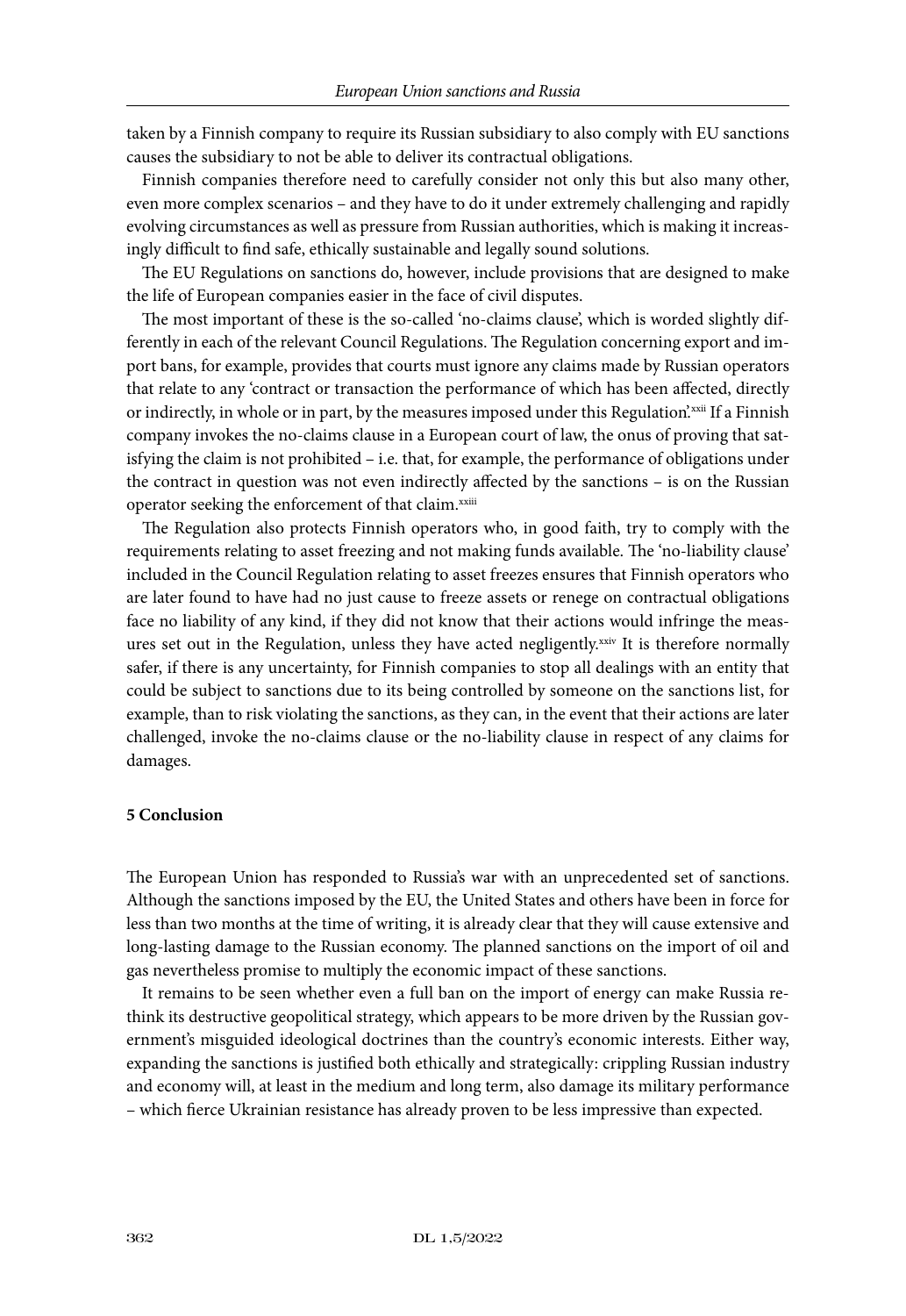### **Endnotes**

International Monetary Fund, World Economic Outlook Database, <https://www.imf.org>(visited on 15 April 2022).

In 2017. *Eurostat, International Comparison Program, Summary of Results 2017, [https://ec.europa.eu/eu](https://ec.europa.eu/eurostat/documents/2995521/10868691/2-19052020-BP-EN.pdf/bb14f7f9-fc26-8aa1-60d4-7c2b509dda8e)*[rostat/documents/2995521/10868691/2-19052020-BP-EN.pdf/bb14f7f9-fc26-8aa1-60d4-7c2b509dda8e](https://ec.europa.eu/eurostat/documents/2995521/10868691/2-19052020-BP-EN.pdf/bb14f7f9-fc26-8aa1-60d4-7c2b509dda8e) (downloaded on 15 April 2022).

Council Decision 2014/119/CFSP of 5 March 2014 concerning restrictive measures directed against certain persons, entities and bodies in view of the situation in Ukraine.

Council Decision 2014/145/CFSP of 17 March 2014 concerning restrictive measures in respect of actions undermining or threatening the territorial integrity, sovereignty and independence of Ukraine.

<sup>v</sup> Council Decision 2014/386/CFSP of 23 June 2014 concerning restrictions on goods originating in Crimea or Sevastopol, in response to the illegal annexation of Crimea and Sevastopol.

Council Decision 2014/512/CFSP of 31 July 2014 concerning restrictive measures in view of Russia's actions destabilising the situation in Ukraine.

Korhonen, *Sanctions and counter-sanctions - What are their economic effects in Russia and elsewhere?* BOFIT Policy Brief 2019 No 2, Bank of Finland, BOFIT Institute for Economies in Transition, Helsinki.

viii Council Decision (CFSP) 2022/266 of 23 February 2022 concerning restrictive measures in response to the recognition of the non-government controlled areas of the Donetsk and Luhansk oblasts of Ukraine and the ordering of Russian armed forces into those areas.

Council Decision (CFSP) 2022/267 of 23 February 2022 amending Decision 2014/145/CFSP concerning restrictive measures in respect of actions undermining or threatening the territorial integrity, sovereignty and independence of Ukraine.

<sup>x</sup> Council Decision (CFSP) 2022/265 of 23 February 2022 amending Decision 2014/145/CFSP concerning restrictive measures in respect of actions undermining or threatening the territorial integrity, sovereignty and independence of Ukraine.

xi Council Decision (CFSP) 2022/264 of 23 February 2022 amending Decision 2014/512/CFSP concerning restrictive measures in view of Russia's actions destabilising the situation in Ukraine.

xii The new sanctions regime is based on numerous Council Decisions amending Council Decision 2014/512/ CFSP and Council Decision 2014/145/CFSP.

xiii The new sanctions are based on Council Decisions amending Council Decision 2012/642/CFSP of 15 October 2012 concerning restrictive measures against Belarus.

xiv See, e.g., Council Regulation (EU) No 833/2014, Article 8.

xv *Ibid.*

xvi Pursiainen, *Kansainväliset pakotteet ja vientivalvonta* [International Sanctions and Export Controls] (Alma Talent, 2021), p. 112.

xvii Commission Opinion of 8 June 2021 on Article 2(2) of Council Regulation (EU) No 269/2014.

xviii See, e.g., Council Regulation (EU) No 833/2014, Article 13: 'This Regulation shall apply: (a) within the territory of the Union; (b) on board any aircraft or any vessel under the jurisdiction of a Member State; (c) to any person inside or outside the territory of the Union who is a national of a Member State; (d) to any legal person, entity or body, inside or outside the territory of the Union, which is incorporated or constituted under the law of a Member State; (e) to any legal person, entity or body in respect of any business done in whole or in part within the Union.'

Council Regulation (EU) No 269/2014, Article 2(2): 'No funds or economic resources shall be made available, directly or indirectly, to or for the benefit of natural persons or natural or legal persons, entities or bodies associated with them listed in Annex I.'

See, e.g., Council Regulation (EU) No 833/2014, Article 12.

xxi *Commission Frequently Asked Questions on Sanctions adopted following Russia's military aggression against Ukraine* [\(https://ec.europa.eu/info/business-economy-euro/banking-and-finance/international-rela](https://ec.europa.eu/info/business-economy-euro/banking-and-finance/international-relations/restrictive-measures-sanctions/sanctions-adopted-following-russias-military-aggression-against-ukraine_en)[tions/restrictive-measures-sanctions/sanctions-adopted-following-russias-military-aggression-against](https://ec.europa.eu/info/business-economy-euro/banking-and-finance/international-relations/restrictive-measures-sanctions/sanctions-adopted-following-russias-military-aggression-against-ukraine_en)[ukraine\\_en,](https://ec.europa.eu/info/business-economy-euro/banking-and-finance/international-relations/restrictive-measures-sanctions/sanctions-adopted-following-russias-military-aggression-against-ukraine_en) downloaded on 15 April 2022).